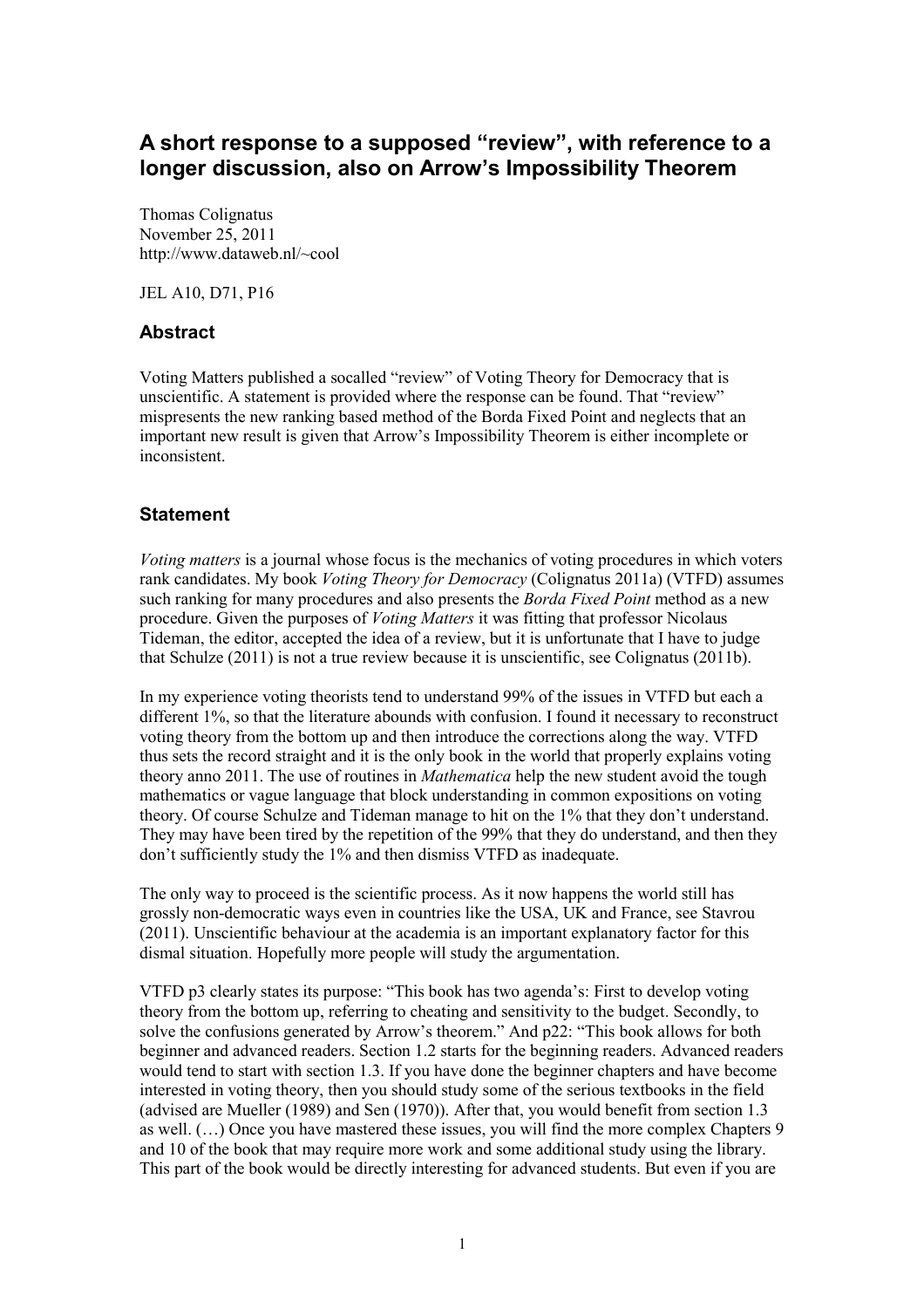an advanced student, then you are still advised to work your way up, since some points are rather subtle and easily overlooked, particularly in relation to the new programs that are presented here."

Schulze mispresents my new Borda Fixed Point method and desultorially calls it my "pet theory" which attitude implies that nobody can present a new result. My novel result on treating Arrow's Theorem within deontic logic (the logic of morals), and show that Arrow is either incomplete or inconsistent, receives the other desultory remark of "mumbo-jumbo". The "review" makes fast mistakes and to correct them takes slow pages. Unfortunately professor Tideman does not accept these for Voting Matters with reference to its objectives. Hence, I refer to Colignatus (2011b) for that full response. It is somewhat curious that an unscientific text is published in a "refereed journal" but the correction not.

The editor wished also more reassurance on this "mumbo-jumbo" on Arrow's Impossibility Theorem, not from Schulze but from me. My report on this can be found as Colignatus (2011c). In my evaluation of professor Tideman's approach to Arrow's Theorem I have found that he is inconsistent. This will not be printed in *Voting Matters* either since the editor holds that the journal is not about Arrow's Theorem.

In an email of 25/11 professor Tideman writes: "I have read sections 9.1 and 9.2. I can see that there is a significant overlap between your view of Arrow and mine, but there are also vast differences." Instead of "mumbo-jumbo" he finds: "I think that anyone with a background in logic or mathematics is unlikely to find your writing to be helpful to their understanding of Arrow, because of your use of idiosyncratic definitions and numerous acronyms. So it seems to me unlikely that your discussion of Arrow will have the productive impact that you hope for."

I am sorry. These are not idiosyncracies but form a carefully designed didactic approach and new foundation for voting theory. Also it is shown that Arrow is incomplete or inconsistent. I have met two mathematicians who found 9.1 and 9.2 enlightening. Also, allow me to refer to Gamboa (2011) who reviewed another book of mine and who also had this kind of struggle but fortunately had the openness of mind to see what I intend to do when re-engineering a subject.

I thank Tideman and Schulze for their time on this, and in particular professor Tideman for the greater openness of mind than I have met with others.

## **References**

Colignatus, Th. (2011a), "Voting Theory for Democracy",  $3<sup>rd</sup>$  edition, T. Cool (Consultancy & Econometrics), http://www.dataweb.nl/~cool/Papers/VTFD/Index.html

Colignatus, Th. (2011b), "Response to a review of Voting Theory for Democracy, in the light of the economic crisis and the role of mathematicians", http://mpra.ub.unimuenchen.de/34615

Colignatus, Th. (2011c), "Arrow's Impossibility Theorem and the distinction between Voting and Deciding", http://mpra.ub.uni-muenchen.de/34919/

Gamboa, J.M. (2011), "Review "Conquest of the Plane"", http://www.euro-mathsoc.eu/node/2081